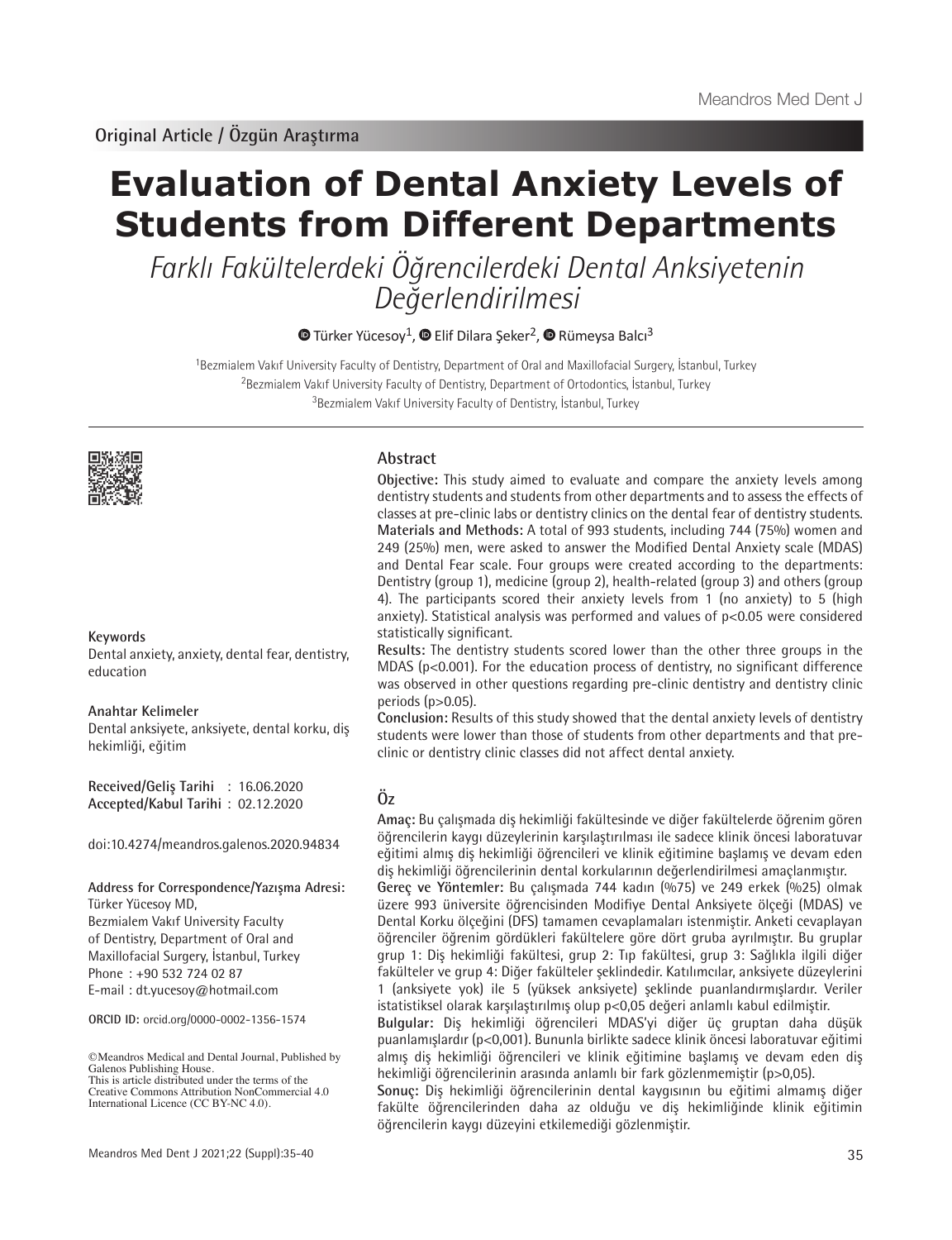## **Introduction**

Fear is generally described as a response to a really dangerous or threatening event to protect one's life (1). In many countries, dental anxiety is a very common dental health problem and the prevalence of dental anxiety has taken place in many studies (2,3). Some researchers showed that the prevalence of dental anxiety is 5-20% in populations and females are more anxious than males (4,5). In the Turkish population, approximately 21%-24% of individuals experienced dental anxiety (6-8).

The etiology of dental anxiety is a multidimensional real or imaginative stimulus that leads to development of fear (9). Managing dental anxiety is considered as a crucial issue in dental practice, and therefore different scales have been developed to evaluate dental anxiety. However, surveys and their interpretation should not take the dentist's extra time for clinical practice purposes. For this reason, a short scale of clinical dental anxiety was needed. Corah Dental Anxiety scale has proven to be efficient in dentistry (10). It is bare, easy to score, brief, valid, reliable test for anxiety associated with dental visits (10-13). Moreover, Humphris et al. (14,15) developed a modified scale from the original Corah Dental Anxiety scale as a simpler version, which was named as the Modified Dental Anxiety scale (MDAS). MDAS is a short, 5 item questionnarie with a continious response scheme for each item from not anxious to extremely anxious.

Furthermore, the Dental Fear scale (DFS) was introduced by Kleinknecht et al. (16,17) in 1973 and examined the level of fear against various practices in dentistry. One of the most important advantages of measuring fear in patients is that the dentist realizes fearful situations for the patient before the treatments, eliminates them as much as possible or prevents the patient from facing the same situation (18). DFS includes 20 questions to determine the level of fear/ tension related to dental practices, and answers to the questions are scored between 1 and 5 as a Likerttype scale (19). The reliability and consistency of DFS were evaluated in the light of the data of participants consisting of four different demographic groups, and it was reported to have cross validity and consistency (16). Firat et al. (6) was reported in their study, that DFS was valid to evaluate dental fear levels in Turkey.

This study aimed to evaluate and compare the

anxiety levels of dentistry faculty students and students from other health faculties. At the same time, this study compares the dental fears of students of the faculty of dentistry based on their knowledge.

# **Materials and Methods**

## **Ethical Statement**

Ethical Approval was given by Bezmialem Vakıf University Non-Interventional Research Ethics Committee (decision no: 10/114, date: 05.11.2019).

## **Study Design**

# **Data Collection**

Both scales were prepared for the students who were continuing their education at dentistry and other faculties. Informed consent forms were collected from the each participant. Therefore, four groups were created according to the faculties as group1: Dentistry faculty, group 2: Medicine faculty, group 3: Other health-related faculties and group 4: Other faculties. Before the surveys were started, each participant was given detailed information, and the students who agreed quickly filled in these questionnaires. In the meantime, the inclusion criterion was determined as receiving undergraduate continuing education at any university in Turkey. The exclusion criteria in this study were determined as not fully answering the tests and simultaneous enrollment at a dentistry faculty and another faculty. Seventeen forms of these questionnaires, which were completed by 1010 people in total, were excluded from the study because they were not fully answered. Eventually, the data were collected from 993 students.

#### **Questionarres**

The first part of the questionnaire included basic questions that provided demographic data and the frequency of visiting the dentist. In the second part, the MDAS and the DFS were included, and the participants were asked to answer all questions completely. DFS included statements such as "I feel fear and tension while sitting in the waiting room", "I feel fear and tension when I see the dentist inside" and "When I hear the sound of the aerator (rotating instruments), I feel fear and tension." The participants chose the answers from 5 Likert-type options ("Almost none" to "Too much"). MDAS included questions such as "How do you feel if you are going to the dentist tomorrow?", "If you were about to have a tooth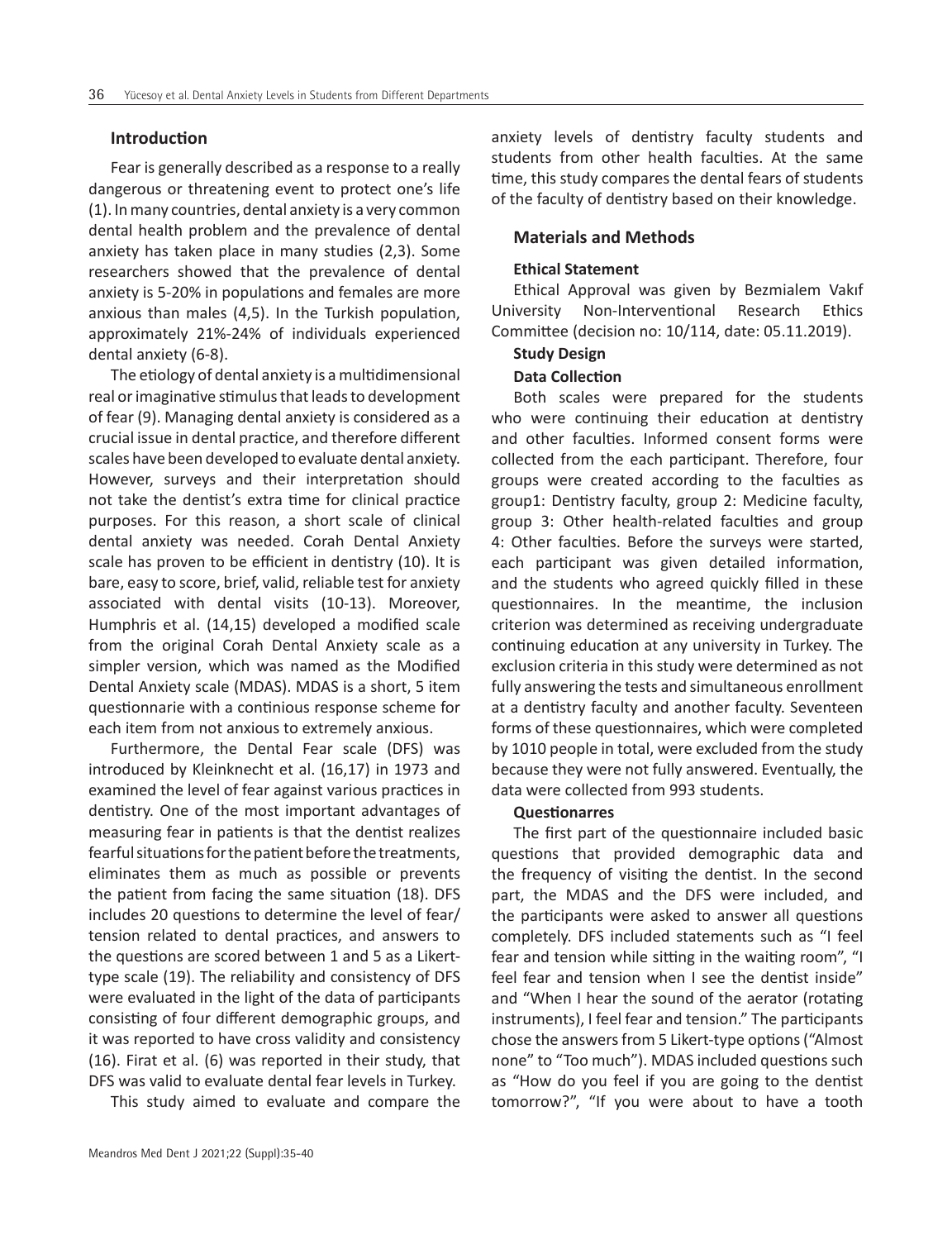drilled, how would you feel?" and "If you were about to have a local anesthetic injection in your gum, above an upper back tooth, how would you feel?" The participants chose answers from 5 options ("Worryfree" to "Too worried") as a Likert-type scale. In a study by Tunc et al. (7), the questions of MDAS were categorized in 5 groups which were next-day visit, scale and polish, drill, waiting room and injection, which helped us categorize DFS in 5 groups as a fear of tools, clinic, doctor, procedure and general fear.

# **Statistical Analysis**

According to the questions, the participants scored their anxiety levels from 1 (no anxiety) to 5 (high anxiety) levels. For the evaluation of the results obtained, Kruskal-Wallis tests were used for comparisons between groups, and Mann-Whitney U tests were used for binary comparisons. The maximum acceptable level of possible error by Fisher, a famous statistician, was proposed and accepted as 0.05. Therefore, p<0.05 value was considered statistically significant.

# **Results**

All questionarres were answered by 993 students, including 744 women (75%) and 249 men (25%) (Table 1). Participants were classified as dentistry (n=389), medicine (n=372), other health-related departments (n=179) and students in other faculties that are completely unrelated to health (n=52) (Table 2).

Not only in MDAS (p<0.001), but also in DFS questionnaire, dentistry students scored significantly lower than all the other three groups for most of the questions (p<0.001) (Tables 3, 4). Only in two questions of DFS the anxiety value of dentists was not significantly different from all other groups (Q1: p=0.13; Q2: p=0.74) No questions were non-significant in MDAS questionarre in terms of comparing the scores of the dentists to other groups.

Besides, dentistry students were grouped in terms of the dentistry education of pre-clinical and dental clinical students and the results showed that there was no significant difference in most of the questions (p>0.05) except for questions (general fear-related

| Table 1. Gender of the students who completed the<br>both questionnaires |                      |  |  |
|--------------------------------------------------------------------------|----------------------|--|--|
| Gender                                                                   | Total number (n=993) |  |  |
| Female                                                                   | n=744 (75%)          |  |  |
| Male                                                                     | n=249 (25%)          |  |  |

# **Table 2. Faculty of the students who completed the both questionnaires**

| <b>Faculties</b>     | Total number (n=993) |
|----------------------|----------------------|
| Dentistry            | 389 (39%)            |
| Medicine             | 372 (37%)            |
| Other health-related | 179 (19%)            |
| Other                | 52 (5%)              |

| Table 3. Statistical analysis of some questions in Modified Dental Anxiety scale questionarre |                  |                 |                      |                |              |
|-----------------------------------------------------------------------------------------------|------------------|-----------------|----------------------|----------------|--------------|
|                                                                                               | <b>Dentistry</b> | <b>Medicine</b> | Other health-related | Other          |              |
|                                                                                               | <b>Mean-SD</b>   | Mean-SD         | <b>Mean-SD</b>       | <b>Mean-SD</b> | $\mathbf{p}$ |
| Question 1                                                                                    | $1.85 - 0.9$     | $2.15 - 1$      | $2.18 - 1$           | $2.44 - 1$     | < 0.001      |
| Question 3                                                                                    | $1.99 - 1$       | $2.33 - 1$      | $2.48 - 1.1$         | $2.42 - 0.9$   | < 0.001      |
| Question 5                                                                                    | $2.5 - 1.1$      | $2.93 - 1.1$    | $2.93 - 1.2$         | $3.11 - 1.1$   | < 0.001      |
| SD: Standard deviation                                                                        |                  |                 |                      |                |              |

| Table 4. Question examples and statistical analysis of Dental Fear scale questionarre |                  |                 |                             |               |         |
|---------------------------------------------------------------------------------------|------------------|-----------------|-----------------------------|---------------|---------|
|                                                                                       | <b>Dentistry</b> | <b>Medicine</b> | <b>Other health-related</b> | Other         |         |
|                                                                                       | Mean-SD          | Mean-SD         | <b>Mean-SD</b>              | Mean-SD       | D       |
| Question 10                                                                           | 1.67-0.9         | 1.94-1.06       | $2.03 - 1.09$               | $2.05 - 1.05$ | < 0.001 |
| Question 13                                                                           | $1.5 - 0.8$      | $1.78 - 1$      | $1.82 - 1$                  | $1.9 - 1$     | < 0.001 |
| Question 17                                                                           | 1.86-1           | $2.69 - 1.2$    | $2.71 - 1.2$                | $2.9 - 1.4$   | < 0.001 |
| SD: Standard deviation                                                                |                  |                 |                             |               |         |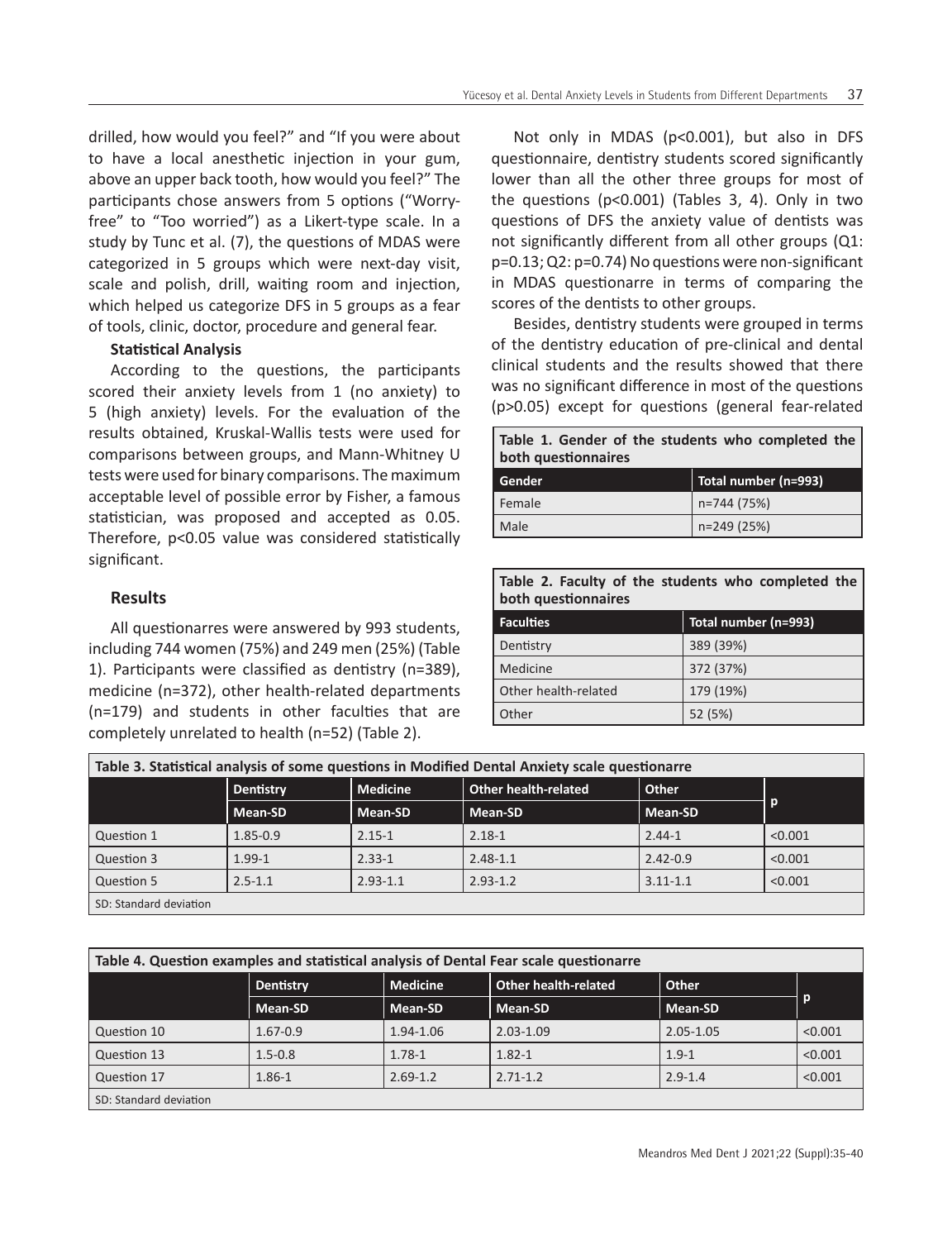questions)  $3^{rd}$  (p=0.009),  $4^{th}$  (p=0.03),  $16^{th}$  (p=0,01) of DFS and  $1^{st}$  (p=0.004) of MDAS which did not affect the general outcomes of the questionarres (Table 5).

# **Discussion**

The presence of anxiety and fear for dentistry continues to exist despite the advances in clinical practice and pain can be controlled more effectively and has a negative impact on the quality of life (20,21). Dental fear is a major factor in postponing and canceling a dental appointment (22). It has been reported that individuals with high dental anxiety were more likely to have more missing teeth, more caries, and worse oral hygiene in comparison to nonanxious individuals (23,24). On the other hand, most of the patients tend to associate dental fears with a painful experience in childhood and negative staff behavior (25-28).

In this study, the MDAS and the DFS, which are among the most frequently used scales in determining the level of dental anxiety and fear in adults, were used (19,29). The dental anxiety levels of the students from different faculties were measured and compared, and it was concluded that the dental anxiety scores of the dentistry students were generally lower than the other three groups medicine, health-related other and other. Similarly, Al-Omari and Al-Omiri (30) evaluated the relationship between university students' fields of education and dental anxiety on 535 participants, and it was reported that medical and engineering faculty students had higher dental anxiety values than dentistry faculty students.

On the other hand, another study conducted in Turkey reported that students of other faculties and dentistry faculties had no statistically significant difference between their levels of dental anxiety (31). However, even though the study was performed with

751 participants, it did not include dentistry students in their first and second years, and this might have affected the final outcomes of their study. Besides, in this study, 993 students were included, whereas other studies generally did not include adequate numbers of participants to have statistically significant results.

While comparing the levels of anxiety between the dentistry students and other students, the effect of dentistry education on the pre-clinical students' and dental clinical students' evaluation of dental anxiety was evaluated, and it was revealed that there was no significant difference in anxiety between the two groups (p>0.05). However, statistically significant outcomes were observed only in general fearrelated questions (p<0.05). In contrast to this result of this study, some studies concluded that dental anxiety decreased with increasing levels of dentistry education (32-35). On the other hand, there is a study which revealed that dental anxiety increased as the level of education increased (34). In the literature, it was stated that education coped with anxiety and reduced the level of anxiety of adolescents (36-39). However, in dentistry, pre-clinical education has become very similar to clinical dentistry education due to phantom or virtual laboratories reflecting the real clinical conditions. Moreover, pre-clinical students have a higher chance to visit the dentistry clinics at their faculties, and this phenomenon might also have affected the final outcome.

## **Conclusion**

In this study, two of the most frequently preferred questionnaires on the topic were included, and the results were promising. According to the statistical analyses of the results, the dental anxiety levels of the dentistry students were significantly lower than those of the students of other departments. Moreover,

| students                                                                            |                                   |                               |       |  |  |
|-------------------------------------------------------------------------------------|-----------------------------------|-------------------------------|-------|--|--|
| <b>Questions</b>                                                                    | <b>Pre-clinic dental students</b> | <b>Dental clinic students</b> |       |  |  |
|                                                                                     | Mean-SD                           | Mean-SD                       |       |  |  |
| Question 1 in MDAS                                                                  | $1.77 - 0.9$                      | $2 - 1.1$                     | 0.004 |  |  |
| Question 3 in DFS                                                                   | $2.01 - 0.9$                      | $2.1 - 1$                     | 0.009 |  |  |
| Question 4 in DFS                                                                   | $1.66 - 0.8$                      | $1.85 - 0.8$                  | 0.03  |  |  |
| Question 16in DFS                                                                   | $1.89 - 1.1$                      | $1.64 - 0.9$                  | 0.01  |  |  |
| MDAS: Modified Dental Anxiety scale, DFS: Dental Fear scale, SD: Standard deviation |                                   |                               |       |  |  |

**Table 5. Significant differences were observed in a few questions between pre-clinic dental students and dental clinic students**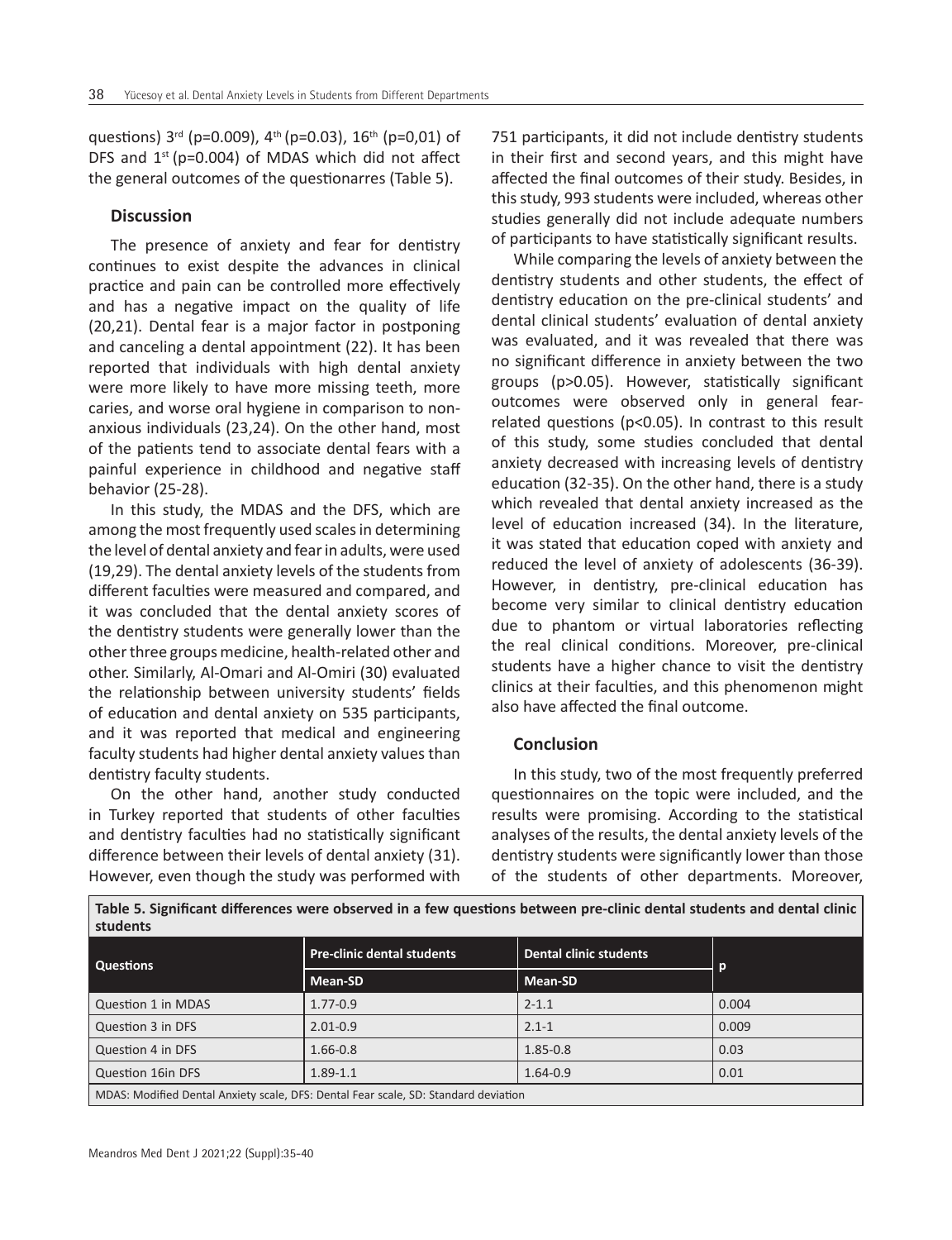as opposed to the general case in the literature, we report that the dentistry students did not reveal significantly different scores based on whether they were in the pre-clinical education period or dental clinic period.

# **Ethics**

**Ethics Committee Approval:** Ethical Approval was given by Bezmialem Vakıf University Non-Interventional Research Ethics Committee (decision no: 10/114, date: 05.11.2019).

**Informed Consent:** Informed consent forms were collected from the each participant.

**Peer-review:** Externally and internally peerreviewed.

## **Authorship Contributions**

Concept: T.Y., R.B., Design: T.Y., R.B., Supervision: T.Y., Fundings: T.Y., E.D.Ş., R.B., Materials: R.B., Data Collection or Processing: T.Y., R.B., Analysis or Interpretation: E.D.Ş., Literature Search: T.Y., R.B., Critical Review: T.Y., E.D.Ş., R.B., Writing: T.Y., E.D.Ş., R.B.

**Conflict of Interest:** No conflict of interest was declared by the authors.

**Financial Disclosure:** The authors declared that this study received no financial support.

# **References**

- 1. Bay EJ, Algase DL. Fear and anxiety: a simultaneous concept analysis. Nurs Diagn 1999; 10: 103-11.
- 2. Hakeberg M, Berggren U, Carlsson SG. Prevalence of dental anxiety in an adult population in a major urban area in Sweden. Community Dent Oral Epidemiol 1992; 20: 97-101.
- 3. Teo CS, Foong W, Lui HH, Vignehsa H, Elliott J, Milgrom P. Prevalence of dental fear in young adult Singaporeans. Int Dent J 1990; 40: 37-42.
- 4. Peretz B, Moshonov J. Dental anxiety among patients undergoing endodontic treatment. J Endod 1998; 24: 435-7.
- 5. Peretz B, Zadik D. Dental anxiety of parents in an Israeli kibbutz population. Int J Paediatr Dent 1994; 4: 87-92.
- 6. Firat D, Tunc EP, Sar V. Dental anxiety among adults in Turkey. J Contemp Dent Pract 2006; 7: 75-82.
- 7. Tunc EP, Firat D, Onur OD, Sar V. Reliability and validity of the modified dental anxiety scale (MDAS) in a Turkish population. Community Dent Oral Epidemiol 2005; 33: 357-62.
- Yildirim TT. Evaluating the Relationship of Dental Fear with Dental Health Status and Awareness. J Clin Diagn Res 2016; 10: 105-9.
- 9. Neverlien PO, Backer Johnsen T. Optimism-pessimism dimension and dental anxiety in children aged 10-12 years. Community Dent Oral Epidemiol 1991; 19: 342-6.
- 10. Corah NL. Development of a dental anxiety scale. J Dent Res 1969; 48: 596.
- 11. Kent G. Anxiety, pain and type of dental procedure. Behav Res Ther 1984; 22: 465-9.
- 12. Roy-Byrne PP, Milgrom P, Khoon-Mei T, Weinstein P, Katon W. Psychopathology and psychiatric diagnosis in subjects with dental phobia. J Anxiety Disord 1994; 8: 19-31.
- 13. Quteish Taani DS. Dental fear among a young adult Saudian population. Int Dent J 2001; 51: 62-6.
- 14. Humphris GM, Dyer TA, Robinson PG. The modified dental anxiety scale: UK general public population norms in 2008 with further psychometrics and effects of age. BMC Oral Health 2009; 9: 20.
- 15. Humphris GM, Morrison T, Lindsay SJ. The modified dental anxiety scale: validation and united kingdom norms. Community Dent Health 1995; 12: 143-50.
- 16. Kleinknecht RA, Thorndike RM, McGlynn FD, Harkavy J. Factor analysis of the dental fear survey with cross-validation. J Am Dent Assoc 1984; 108: 59-61.
- 17. Kleinknecht RA, Klepac RK, Alexander LD. Origins and characteristics of fear of dentistry. J Am Dent Assoc 1973; 86: 842-8.
- 18. Schuller AA, Willumsen T, Holst D. Are there differences in oral health and oral health behavior between individuals with high and low dental fear? Community Dent Oral Epidemiol 2003; 31: 116-21.
- 19. Armfield JM. How do we measure dental fear and what are we measuring anyway? Oral Health Prev Dent 2010; 8: 107-15.
- 20. Gisler V, Bassetti R, Mericske‐Stern R, Bayer S, Enkling N. A cross‐sectional analysis of the prevalence of dental anxiety and its relation to the oral health‐related quality of life in patients with dental treatment needs at a university clinic in Switzerland. Gerodontology 2012; 29: 290-6.
- 21. Nicolas E, Collado V, Faulks D, Bullier B, Hennequin M. A national cross-sectional survey of dental anxiety in the French adult population. BMC Oral Health 2007; 7: 12.
- 22. Gürsoy M, Pajukanta R, Sorsa T, Könönen E. Clinical changes in periodontium during pregnancy and post-partum. J Clin Periodontol 2008; 35: 576-83.
- 23. Esa R, Savithri V, Humphris G, Freeman R. The relationship between dental anxiety and dental decay experience in antenatal mothers. Eur J Oral Sci 2010; 118: 59-65.
- 24. Locker D, Poulton R, Thomson WM. Psychological disorders and dental anxiety in a young adult population. Community Dent Oral Epidemiol 2001; 29: 456-63.
- 25. Eli I, Uziel N, Baht R, Kleinhauz M. Antecedents of dental anxiety: learned responses versus personality traits. Community Dent Oral Epidemiol 1997; 25: 233-7.
- 26. Milgrom P, Vignehsa H, Weinstein P. Adolescent dental fear and control: prevalence and theoretical implications. Behav Res Ther 1992; 30: 367-73.
- 27. Klingberg G, Sillén R, Norén JG. Machine learning methods applied on dental fear and behavior management problems in children. Acta Odontol Scand 1999; 57: 207-15.